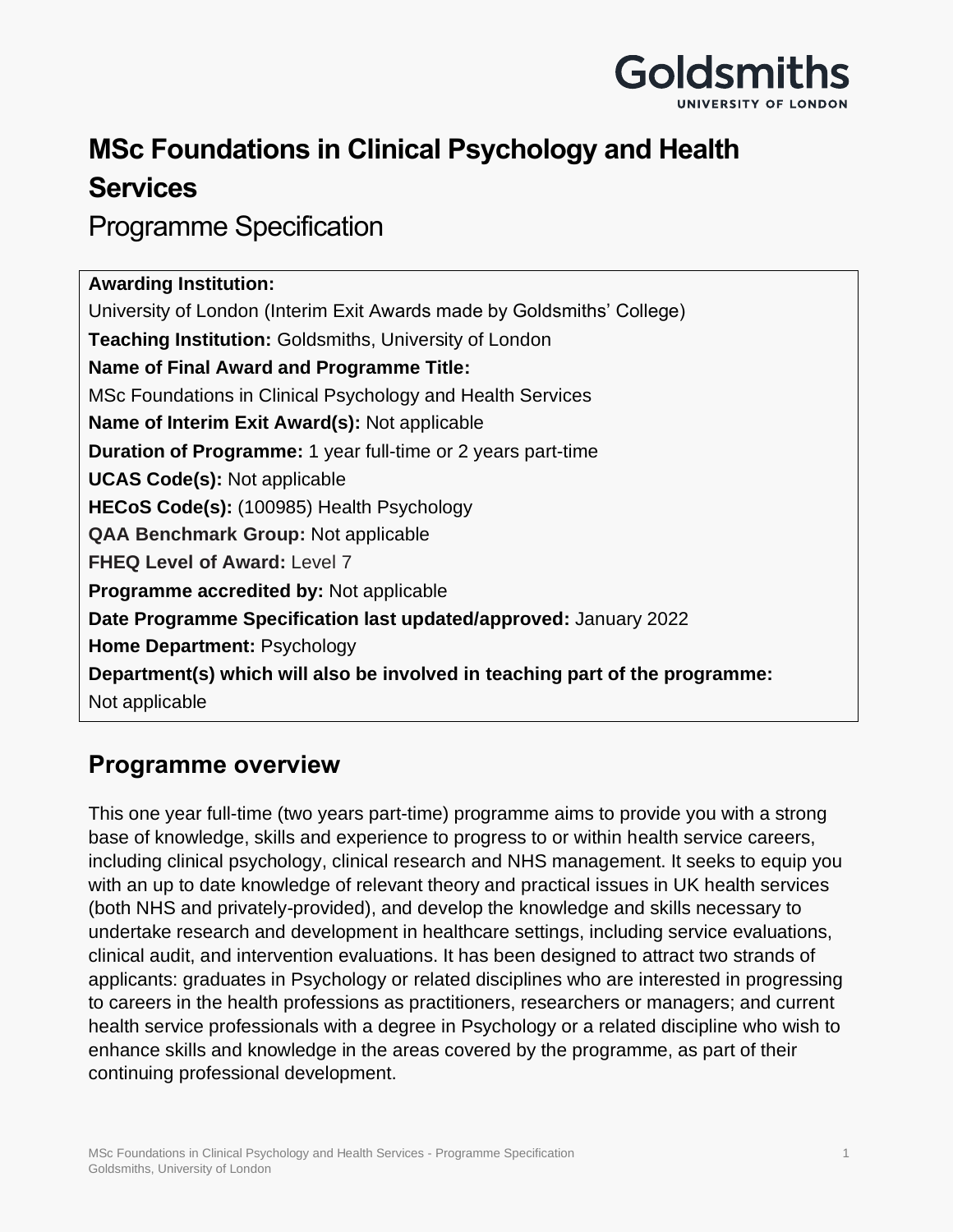

## **Programme entry requirements**

You should have (or expect to be awarded) an undergraduate degree of at least upper second class standard in Psychology or a closely related scientific discipline (neuroscience, speech sciences, medicine, cognitive science) with a research component. You might also be considered even if you are not a graduate or your degree is in an unrelated field but you have relevant experience and can demonstrate that you have the ability to work at postgraduate level. Applications from overseas students are welcome and we accept a wide range of international equivalent qualifications.

If your first language is not English, you will need to be able to demonstrate the required level of English Language competence to enrol on our programmes. The College's normal requirement is an IELTS score of 6.5 or equivalent.

## **Aims of the programme**

The programme aims:

- 1. To provide you with a strong knowledge and experience base for progressing to or within health service careers, including clinical psychology, clinical research, and health service management;
- 2. To equip you with a broad understanding of mental health service issues, including: the organisation and delivery of services to different client groups; the roles of, and interrelationships between, different professions; clinical governance; the role of clinical audit and service evaluation; funding mechanisms;
- 3. To develop your knowledge and understanding of psychological theories and interventions in relation to a range of clinical psychology areas including mood disorders, anxiety disorders, schizophrenia, addiction, neuro-developmental disorders, and neurological conditions;
- 4. To introduce you to a range of psychometric instruments used widely to assess mood, cognitive ability, and other aspects of psychosocial functioning and to develop your skills in interpreting scores obtained on such measures in the context of individual assessments and service outcome evaluations;
- 5. To provide you with the knowledge and skills required to critically assess research in clinical psychology, particularly studies of therapeutic efficacy, and to undertake novel research in an area of clinical psychology.

Please note that the MSc itself does not lead to a clinical qualification in the UK.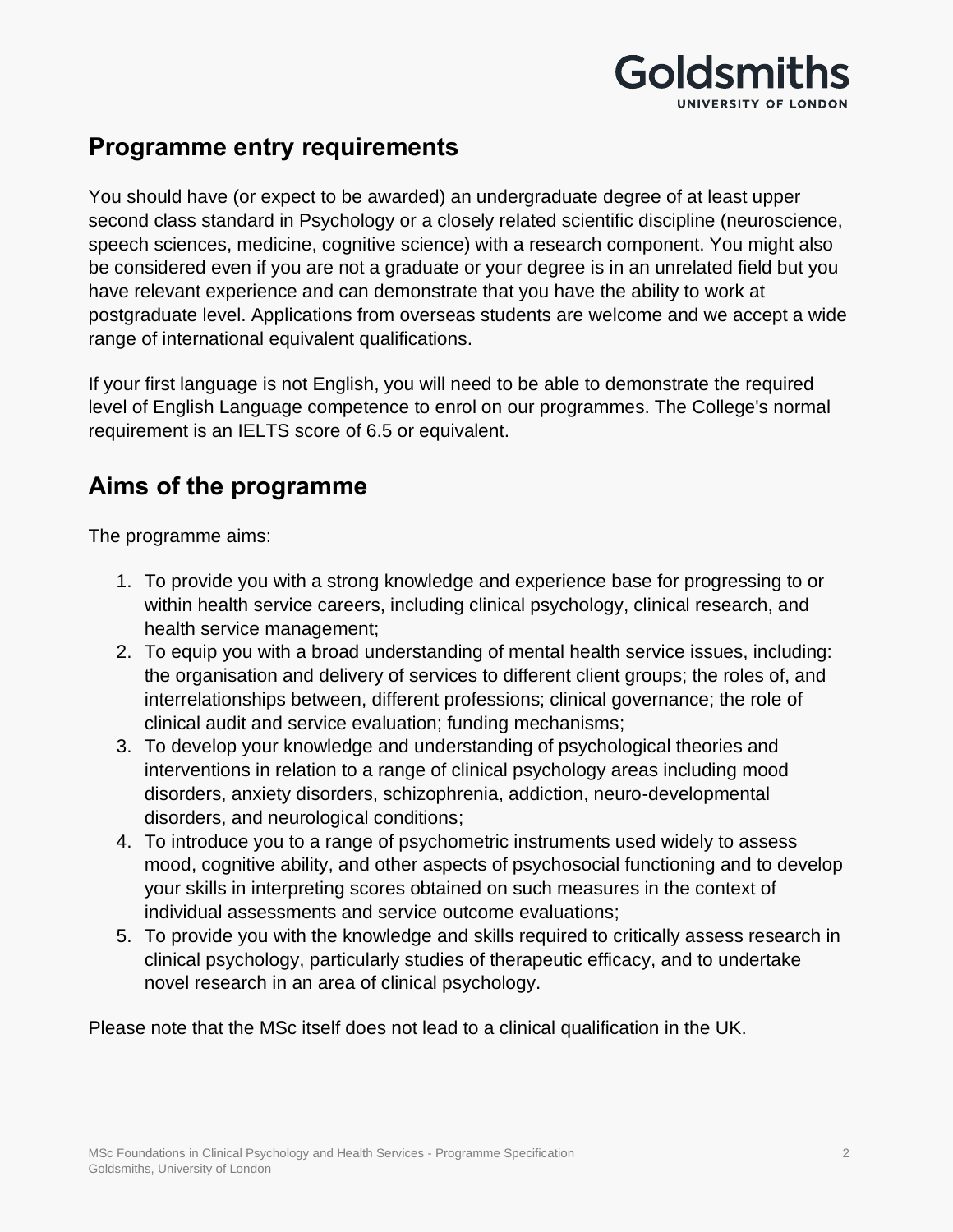## Goldsmiths UNIVERSITY OF LONDON

## **What you will be expected to achieve**

Students who successfully complete the programme will be able to:

### **Knowledge and understanding**

| Code           | <b>Learning outcome</b>                       | Taught by the following module(s)           |
|----------------|-----------------------------------------------|---------------------------------------------|
| A <sub>1</sub> | Demonstrate an awareness of the               | <b>Understanding and Treating</b>           |
|                | organisation and delivery of mental health    | Psychological Disorders, Professional       |
|                | services to children, adults and older        | Issues in Psychological Practice;           |
|                | people in the UK                              | <b>Professional Practice</b>                |
| A2             | Identify the roles of, and interrelationships | <b>Understanding and Treating</b>           |
|                | between, different healthcare professions     | Psychological Disorders, Professional       |
|                |                                               | Issues in Psychological Practice;           |
|                |                                               | <b>Professional Practice</b>                |
| A3             | Critically assess clinical issues in the      | <b>Understanding and Treating</b>           |
|                | provision of mental health services in the    | Psychological Disorders, Professional       |
|                | UK (e.g. ethics, cultural issues,             | Issues in Psychological Practice;           |
|                | multidisciplinary team working)               | <b>Professional Practice</b>                |
| A <sub>4</sub> | Identify and use key assessment and           | <b>Understanding and Treating</b>           |
|                | measurement tools used across a range         | Psychological Disorders, Research           |
|                | of areas in mental health settings            | Project, Professional Issues in             |
|                |                                               | Psychological Practice, Professional        |
|                |                                               | Practice                                    |
| A <sub>5</sub> | Demonstrate an awareness of career            | <b>Understanding and Treating</b>           |
|                | pathways and structures within UK health      | Psychological Disorders, Professional       |
|                | services                                      | Issues in Psychological Practice;           |
|                |                                               | <b>Professional Practice</b>                |
| A <sub>6</sub> | Conduct and critically assess service         | <b>Understanding and Treating</b>           |
|                | evaluations and audits, and research into     | Psychological Disorders, Research           |
|                | treatment effectiveness                       | Project, Professional Issues in             |
|                |                                               | <b>Psychological Practice; Professional</b> |
|                |                                               | Practice                                    |
| A7             | Critically describe and evaluate the key      | <b>Understanding and Treating</b>           |
|                | theoretical perspectives that underpin the    | Psychological Disorders, Professional       |
|                | delivery of various mental health services    | Issues in Psychological Practice;           |
|                |                                               | <b>Professional Practice</b>                |
| A <sub>8</sub> | Assess and utilise the research designs       | <b>Multivariate Statistical Methods;</b>    |
|                | andMultivariateMultivariate Multivariate      | Research Project; Research Design           |
|                | Statistical Methods typically used in         | and Analysis; Advanced Quantitative         |
|                | clinical and health service settings          | Methods; Statistical Data Analysis          |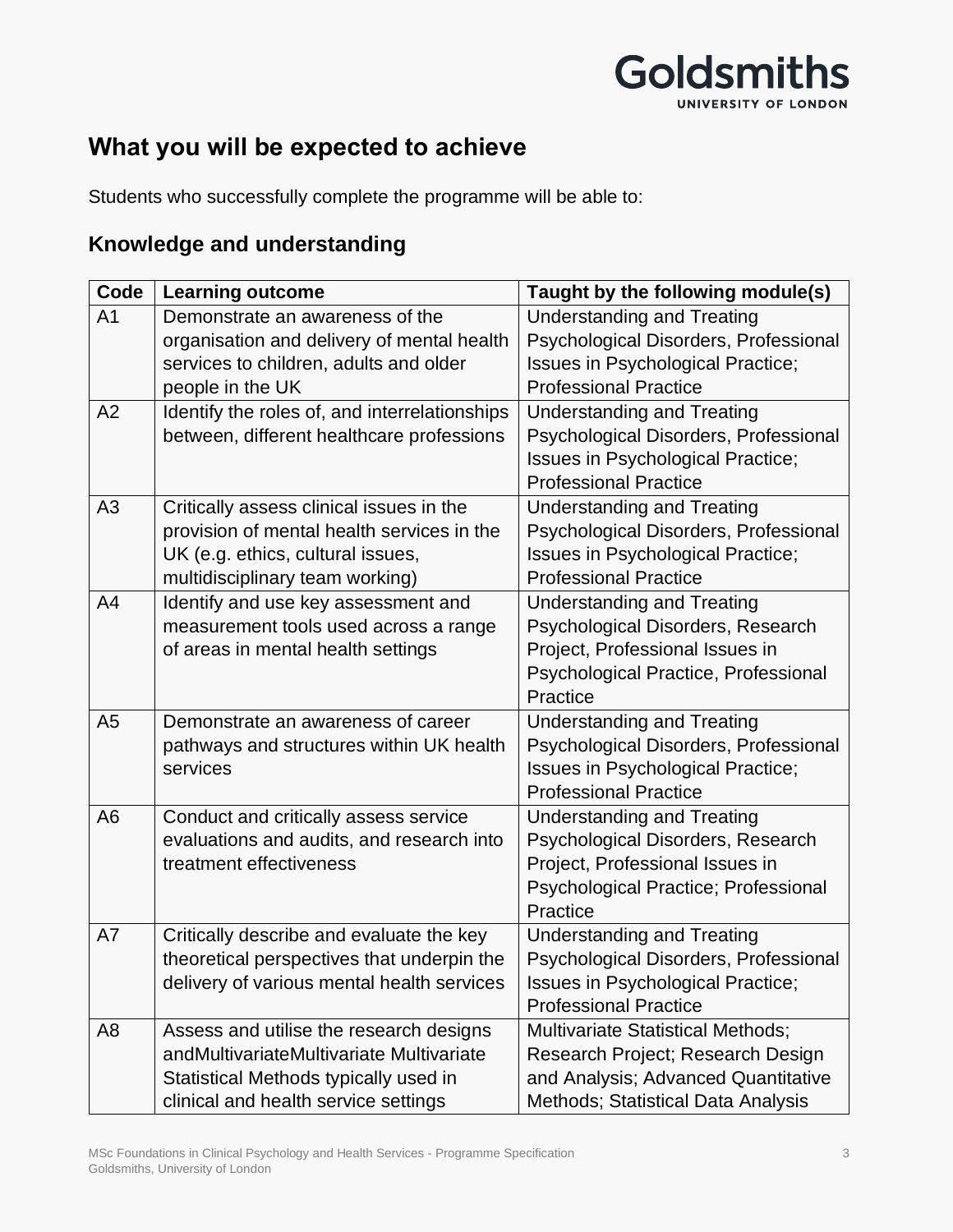UNIVERSITY OF LONDON

| Code           | <b>Learning outcome</b>                     | Taught by the following module(s)     |
|----------------|---------------------------------------------|---------------------------------------|
|                |                                             | Project; Applied Research Design in   |
|                |                                             | <b>Clinical Psychology</b>            |
| A <sub>9</sub> | Outline and critically discuss the criteria | <b>Understanding and Treating</b>     |
|                | used to assess and diagnose key             | Psychological Disorders, Professional |
|                | psychological disorders                     | Practice                              |
| A10            | Critically assess the mechanisms and        | <b>Understanding and Treating</b>     |
|                | processes that may confer risk and          | Psychological Disorders, Professional |
|                | resilience for the development of           | Practice                              |
|                | psychological disorders                     |                                       |

### **Cognitive and thinking skills**

| Code           | <b>Learning outcome</b>                      | Taught by the following module(s)      |
|----------------|----------------------------------------------|----------------------------------------|
| <b>B1</b>      | Demonstrate an awareness of the              | <b>Understanding and Treating</b>      |
|                | interdependence of theory and practice in    | Psychological Disorders; Research      |
|                | clinical and health service settings         | Project; Professional Issues in        |
|                |                                              | <b>Psychological Practice; Applied</b> |
|                |                                              | Research Design in Clinical            |
|                |                                              | Psychology                             |
| <b>B2</b>      | Identify and articulate principles of good   | <b>Understanding and Treating</b>      |
|                | practice in a range of clinical and health   | Psychological Disorders; Professional  |
|                | service contexts                             | Issues in Psychological Practice;      |
|                |                                              | <b>Professional Practice</b>           |
| B <sub>3</sub> | Assess the strengths and weaknesses of       | <b>Understanding and Treating</b>      |
|                | particular approaches to research and        | Psychological Disorders, Research      |
|                | evaluation in a range of clinical settings   | Project, Research Design and           |
|                |                                              | Analysis, Professional Issues in       |
|                |                                              | Psychological Practice, Professional   |
|                |                                              | Practice, Applied Research Design in   |
|                |                                              | <b>Clinical Psychology</b>             |
| <b>B4</b>      | Critically evaluate clinical interventions   | <b>Understanding and Treating</b>      |
|                | and services, taking into account the        | Psychological Disorders, Professional  |
|                | quality and diversity of existing relevant   | Issues in Psychological Practice,      |
|                | literature                                   | <b>Professional Practice</b>           |
| <b>B5</b>      | Demonstrate an awareness of the              | <b>Understanding and Treating</b>      |
|                | multidisciplinary nature of work in clinical | Psychological Disorders, Professional  |
|                | and health service settings                  | Issues in Psychological Practice,      |
|                |                                              | <b>Professional Practice</b>           |
| B <sub>6</sub> | Interpret and evaluate psychometric data     | Multivariate Statistical Methods,      |
|                |                                              | <b>Understanding and Treating</b>      |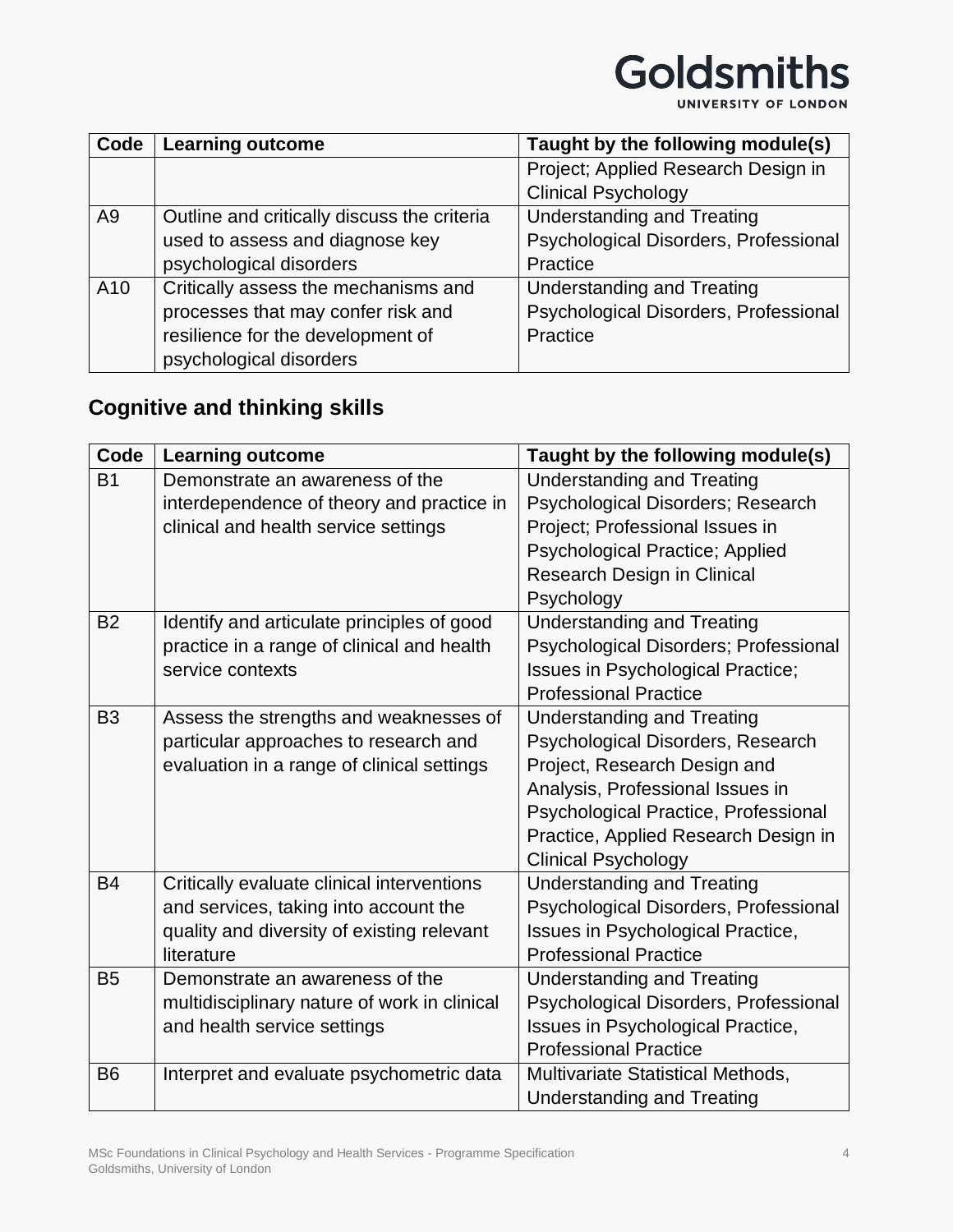

UNIVERSITY OF LONDON

| Code | <b>Learning outcome</b> | Taught by the following module(s)   |
|------|-------------------------|-------------------------------------|
|      |                         | Psychological Disorders, Research   |
|      |                         | Project, Advanced Quantitative      |
|      |                         | Methods, Statistical Data Analysis  |
|      |                         | Project, Applied Research Design in |
|      |                         | <b>Clinical Psychology</b>          |

### **Subject specific skills and professional behaviours and attitudes**

| Code           | <b>Learning outcome</b>                    | Taught by the following module(s)      |
|----------------|--------------------------------------------|----------------------------------------|
| C <sub>1</sub> | Conduct and report on a clinical or health | Research Project, Research Design      |
|                | service audit/ evaluation                  | and Analysis, Applied Research         |
|                |                                            | Design in Clinical Psychology          |
| C <sub>2</sub> | Use electronic databases and resources     | <b>Understanding and Treating</b>      |
|                | to search for relevant research papers     | Psychological Disorders, Research      |
|                | and reports                                | Project, Research Design and           |
|                |                                            | Analysis, Statistical Data Analysis    |
|                |                                            | Project, Applied Research Design in    |
|                |                                            | <b>Clinical Psychology</b>             |
| C <sub>3</sub> | Use statistical software (e.g.             | Multivariate Statistical Methods,      |
|                | SPSS/PASW) to analyse clinical data        | Research Project, Advanced             |
|                |                                            | Quantitative Methods, Statistical Data |
|                |                                            | <b>Analysis Project</b>                |
| C <sub>4</sub> | Communicate the results of their own       | Research Project, Research Design      |
|                | research, and that of others, to their     | and Analysis, Applied Research         |
|                | peers                                      | Design in Clinical Psychology          |
| C <sub>5</sub> | Produce high quality written reports       | <b>Understanding and Treating</b>      |
|                | demonstrating intellectual rigour          | Psychological Disorders, Research      |
|                |                                            | Project, Professional Issues in        |
|                |                                            | Psychological Practice, Professional   |
|                |                                            | Practice, Statistical Data Analysis    |
|                |                                            | Project, Applied Research Design in    |
|                |                                            | <b>Clinical Psychology</b>             |

#### **Transferable skills**

| Code           | <b>Learning outcome</b>                | Taught by the following module(s) |
|----------------|----------------------------------------|-----------------------------------|
| D <sub>1</sub> | Critical analyse and evaluate research | Understanding and Treating        |
|                | material                               | Psychological Disorders, Research |
|                |                                        | Project, Research Design and      |
|                |                                        | Analysis, Professional Issues in  |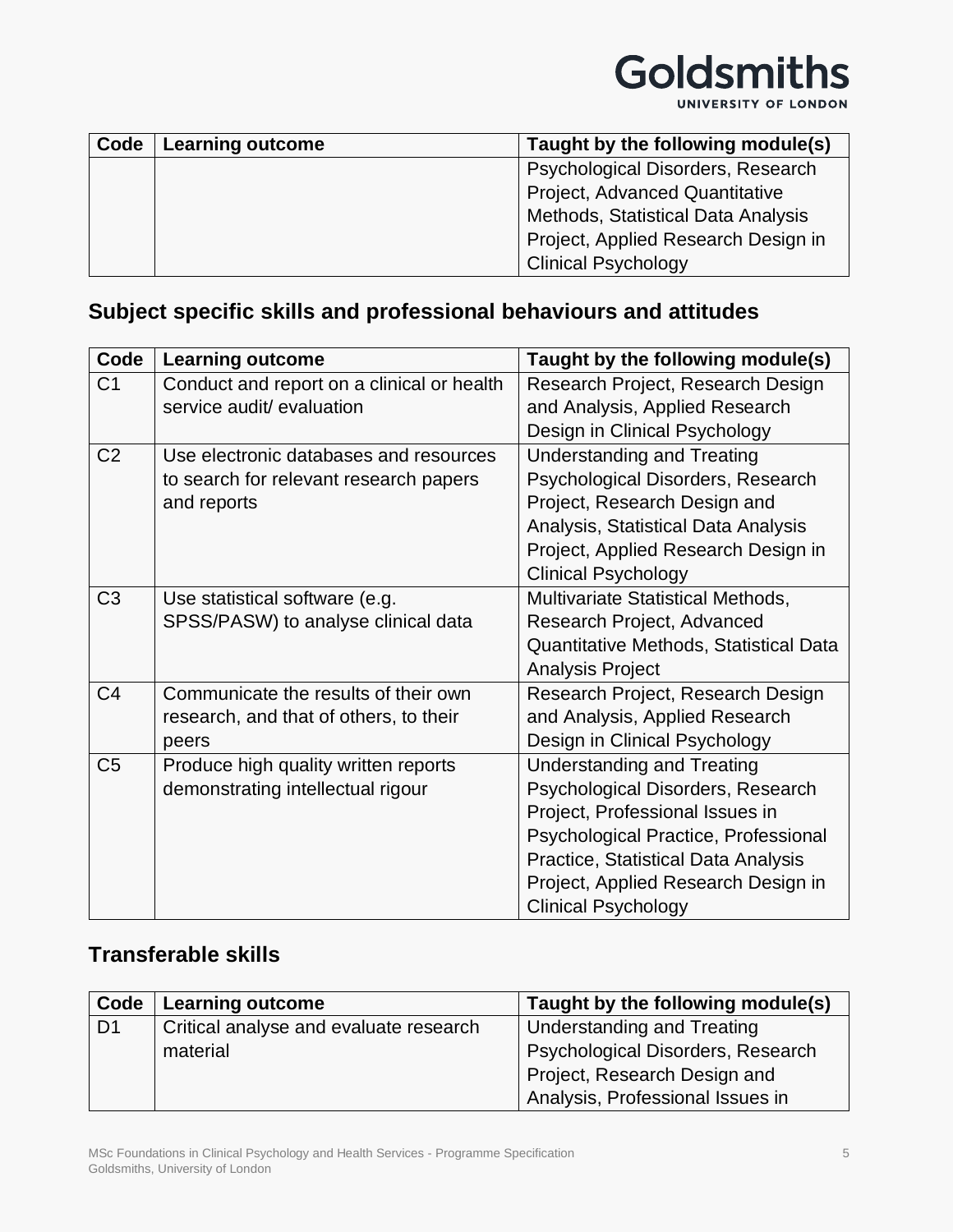UNIVERSITY OF LONDON

| Code           | <b>Learning outcome</b>                   | Taught by the following module(s)      |
|----------------|-------------------------------------------|----------------------------------------|
|                |                                           | Psychological Practice, Applied        |
|                |                                           | Research Design in Clinical            |
|                |                                           | Psychology                             |
| D <sub>2</sub> | Use internet and electronic databases for | <b>Understanding and Treating</b>      |
|                | research                                  | Psychological Disorders, Research      |
|                |                                           | Project, Research Design and           |
|                |                                           | Analysis, Professional Issues in       |
|                |                                           | <b>Psychological Practice, Applied</b> |
|                |                                           | Research Design in Clinical            |
|                |                                           | Psychology                             |
| D <sub>3</sub> | Construct and develop evidence-based      | <b>Understanding and Treating</b>      |
|                | written arguments                         | Psychological Disorders, Research      |
|                |                                           | Project, Research Design and           |
|                |                                           | Analysis, Professional Issues in       |
|                |                                           | Psychological Practice, Professional   |
|                |                                           | Practice, Statistical Data Analysis    |
|                |                                           | Project, Applied Research Design in    |
|                |                                           | <b>Clinical Psychology</b>             |
| D <sub>4</sub> | Develop and deliver effective oral        | Research Project, Research Design      |
|                | presentations                             | and Analysis, Applied Research         |
|                |                                           | Design in Clinical Psychology          |
| D <sub>5</sub> | Synthesise complex information into       | Multivariate Statistical Methods,      |
|                | concise forms readily understood by       | <b>Understanding and Treating</b>      |
|                | others                                    | Psychological Disorders, Research      |
|                |                                           | Project, Research Design and           |
|                |                                           | Analysis, Professional Issues in       |
|                |                                           | Psychological Practice, Professional   |
|                |                                           | Practice, Advanced Quantitative        |
|                |                                           | Methods, Statistical Data Analysis     |
|                |                                           | Project, Applied Research Design in    |
|                |                                           | <b>Clinical Psychology</b>             |
| D <sub>6</sub> | Development personal attributes that      | <b>Understanding and Treating</b>      |
|                | enhance leadership potential              | Psychological Disorders, Professional  |
|                |                                           | Issues in Psychological Practice,      |
|                |                                           | <b>Professional Practice</b>           |
| D7             | Work effectively with others in team      | <b>Understanding and Treating</b>      |
|                | environments                              | Psychological Disorders, Research      |
|                |                                           | Project, Research Design and           |
|                |                                           | Analysis, Professional Practice        |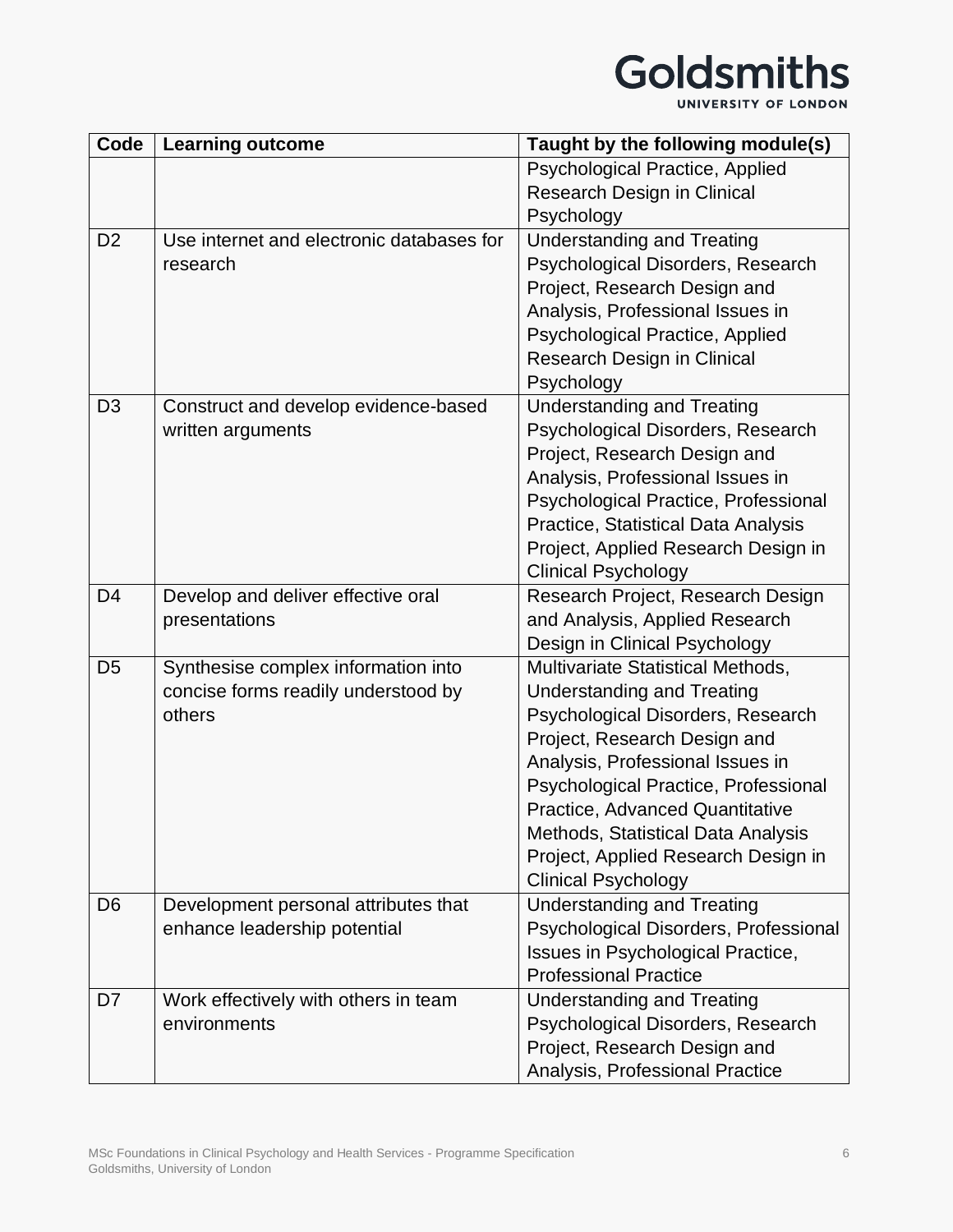

#### **How you will learn**

The teaching and learning methods to which you will be exposed have been designed in recognition of: (a) the different knowledge routes to learning; (b) the learning requirements of different types of information and skills; and (c) the need for students to engage in a complementary range of learning activities leading to the synthesis of academic knowledge and professional skills/competencies.

To achieve the learning outcomes, you will experience a range of teaching/learning methods. You will attend lectures, tutorials, computer lab classes and workshops. You will also achieve the learning outcomes by undertaking practical research and work experience in clinical settings at a range of NHS facilities in London via contacts established by the programme teaching staff.

These teaching/learning methods are integral to the acquisition of subject specific skills and understanding, but also provide the opportunity for discussion and debate. An aim of the programme is to facilitate independent thought and enable you to develop a critical perspective.

You will receive feedback on written work (essays and coursework) in the form of structured numerical feedback, relating to the logic of arguments, their coherence, references, coverage of background literature, as well as in the form of written constructive criticism, highlighting the major strengths and weaknesses sufficient to allow you to know how to improve your work. During meetings with programme teaching staff, you will have a further opportunity to receive feedback and academic guidance.

The reliability and validity of these forms of assessments are assured by group meetings between teaching staff. In addition, all written work is either second marked or moderated. Detailed criteria for marking bands are provided for students in the Programme Handbook.

Learning support activities are chosen to meet the particular requirements of this MSc programme, as well as requirements as a member of the student body. You will attend lectures in order to provide the background theoretical knowledge that is then used in practical activities to develop the skills and competencies in the application of psychological knowledge.

### **How you will be assessed**

The learning outcomes are assessed by a variety of means: extended essays, research design coursework, unseen written and multiple choice examinations, research proposals, oral and poster presentations and a dissertation based on a substantive research project.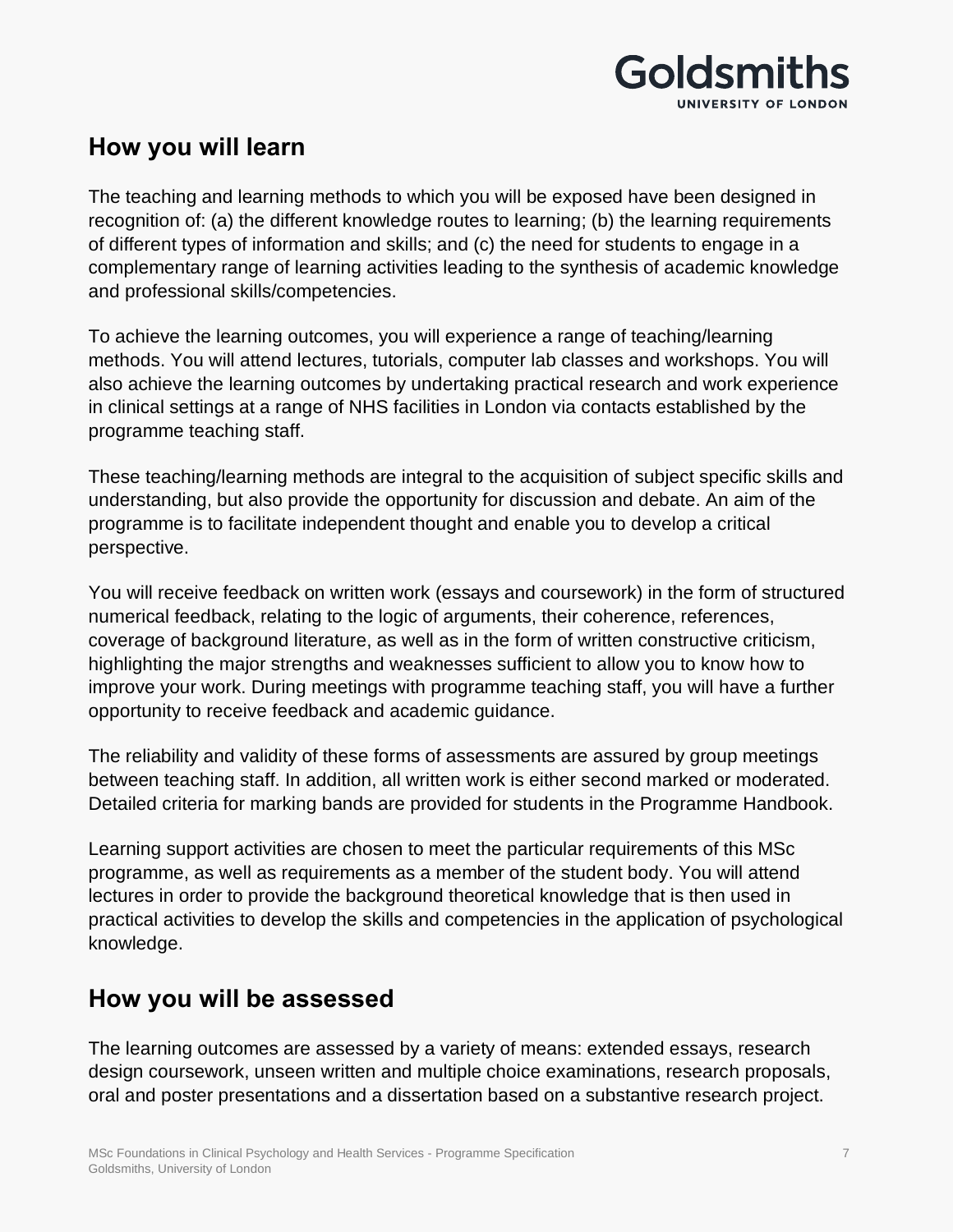

Evaluation is vital for squaring the curriculum design principles of aims, content and process with outcomes, and the model adopted has iterative links between these elements, designed to diagnose strengths and weaknesses of existing provision, as well as monitoring the success of innovations. This process is designed to encourage you to be actively involved in the learning process, and to be concerned with issues of quality.

#### **Coursework Feedback**

All assessed work, including examinations, is marked on a percentage scale. Five attributes of students' written work are considered when assigning coursework marks. The five attributes are as follows:

- Answer (Does the work answer the question or address the issue?)
- Structure (Is the general structure of the work coherent?)
- Flow (Does each statement follow sensibly from its predecessor?)
- Argument (Is there a convincing quality of argument in the work?)
- Evidence (Are claims supported by relevant evidence from the literature?)

| <b>Mark</b> | <b>Descriptor</b>                                   | <b>Specific Marking Criteria</b>                                                                                                                                                                                                                                                                                                                                                                                                                                                                                                                                                                                                                                                                                                                    |
|-------------|-----------------------------------------------------|-----------------------------------------------------------------------------------------------------------------------------------------------------------------------------------------------------------------------------------------------------------------------------------------------------------------------------------------------------------------------------------------------------------------------------------------------------------------------------------------------------------------------------------------------------------------------------------------------------------------------------------------------------------------------------------------------------------------------------------------------------|
| 80-100%     | <b>Distinction</b><br>(Outstanding/<br>Exceptional) | Represents the overall achievement of the appropriate learning<br>outcomes to an exceptionally accomplished level.                                                                                                                                                                                                                                                                                                                                                                                                                                                                                                                                                                                                                                  |
|             |                                                     | In addition to the criteria for an excellent grade it will also have<br>an excellent or original line of argument that can be followed<br>very easily.                                                                                                                                                                                                                                                                                                                                                                                                                                                                                                                                                                                              |
| 70-79%      | <b>Distinction</b>                                  | Overall the work shows evidence of rigorous analytical<br>research in its conceptualisation; an excellent level of response<br>to the set tasks; the conceptual coherency of the work is strong<br>and ideas are researched and deployed within a clearly defined<br>contextual framework. The work shows ample evidence of<br>sustained academic enquiry, draws on a wide range of sources<br>all of which are critically evaluated; issues are readily identified<br>and contextualised using appropriate theoretical frameworks.<br>A mark of 70% - 79% is likely to be awarded to work that:<br>addresses the topic in an explicit manner<br>announces its structure at the start and stick closely to<br>$\bullet$<br>this announced structure |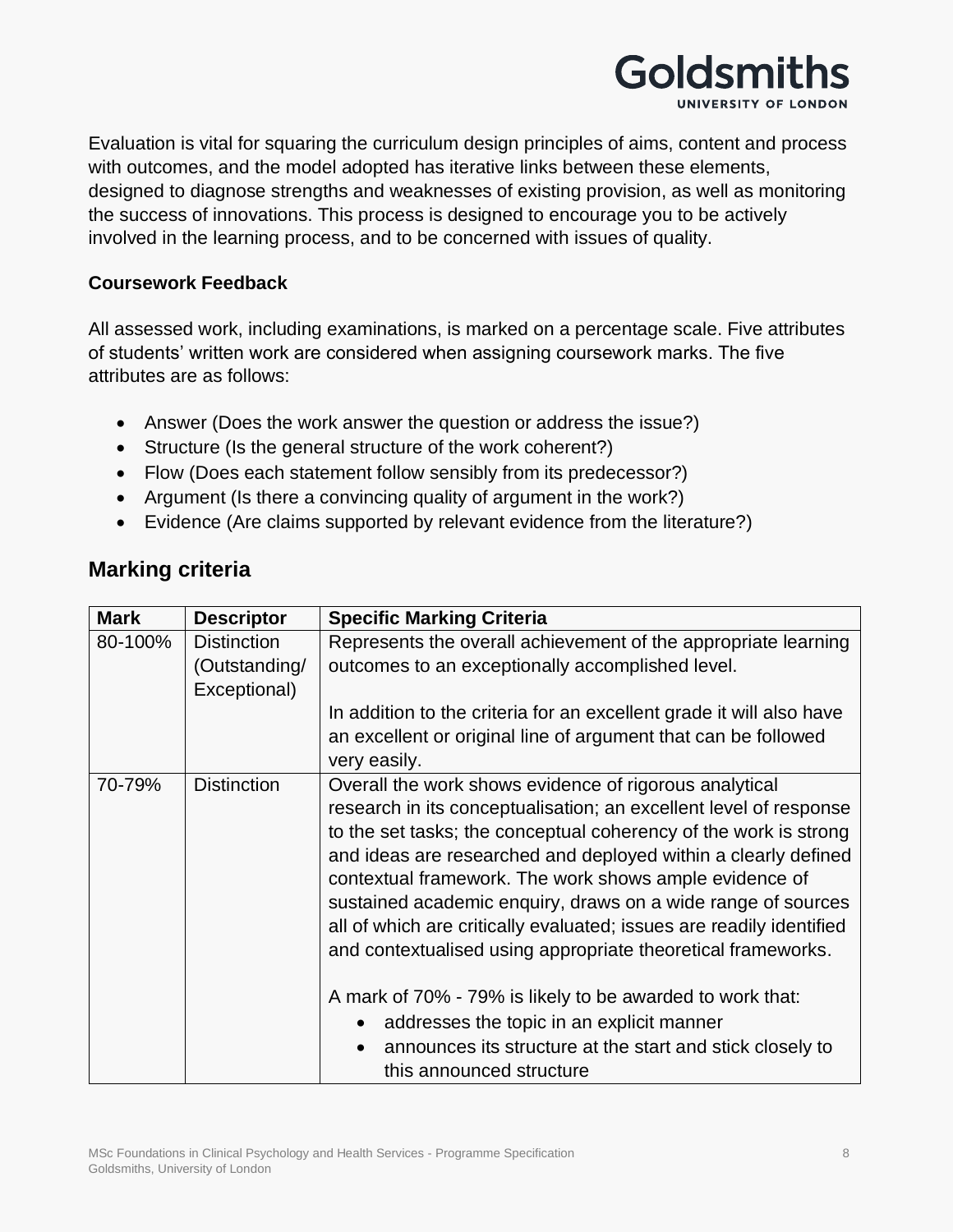UNIVERSITY OF LONDON

| <b>Mark</b> | <b>Descriptor</b> | <b>Specific Marking Criteria</b>                                                                                                                                                                                                                                                                                                                                                                                                                                                                                                                                                                   |
|-------------|-------------------|----------------------------------------------------------------------------------------------------------------------------------------------------------------------------------------------------------------------------------------------------------------------------------------------------------------------------------------------------------------------------------------------------------------------------------------------------------------------------------------------------------------------------------------------------------------------------------------------------|
|             |                   | has relationships between statements that are very easy                                                                                                                                                                                                                                                                                                                                                                                                                                                                                                                                            |
|             |                   | to recognise                                                                                                                                                                                                                                                                                                                                                                                                                                                                                                                                                                                       |
|             |                   | gives wide-ranging and appropriate evidential support                                                                                                                                                                                                                                                                                                                                                                                                                                                                                                                                              |
|             |                   | for claims that are made                                                                                                                                                                                                                                                                                                                                                                                                                                                                                                                                                                           |
|             |                   |                                                                                                                                                                                                                                                                                                                                                                                                                                                                                                                                                                                                    |
|             |                   | The mark awarded will depend on how successfully the work is                                                                                                                                                                                                                                                                                                                                                                                                                                                                                                                                       |
|             |                   | judged to meet the above-mentioned criteria.                                                                                                                                                                                                                                                                                                                                                                                                                                                                                                                                                       |
| 60-69%      | <b>Merit</b>      | Overall evidence of a very good level of response to the set<br>tasks; the conceptual coherency of the work is good and ideas<br>are researched and deployed within a defined contextual<br>framework. The work shows evidence of sustained academic<br>enquiry, draws on a wide range of sources most of which are<br>critically evaluated and synthesised within a clear<br>argument/structure; most issues are identified and<br>contextualised using appropriate theoretical frameworks.                                                                                                       |
|             |                   |                                                                                                                                                                                                                                                                                                                                                                                                                                                                                                                                                                                                    |
|             |                   | A mark of 60% - 69% is likely to be awarded to work that:<br>attempts to address the topic or answer the question<br>$\bullet$<br>has a detectable structure which is adhered to for the<br>most part<br>has relationships between statements that are generally<br>easy to follow<br>has a good quality line of argument<br>$\bullet$<br>supports claims by reference to relevant literature<br>$\bullet$<br>Within this category, the mark awarded will depend on how<br>successfully the work is judged to meet the above-mentioned<br>criteria.                                                |
| 50-59%      | Pass              | Overall mainly adequate level of response to the set task; the<br>conceptual coherency of the work is largely adequate and<br>ideas are researched and deployed with an inconsistent<br>recognition of the need for a contextual framework. The work<br>shows some evidence of the identification of relevant issues;<br>limited range of sources; evidence of some analytical and<br>contextual skills but inconsistently employed.<br>A mark of 50% - 59% is likely to be awarded to work that:<br>presents relevant material but fails to use it to answer<br>the question or address the issue |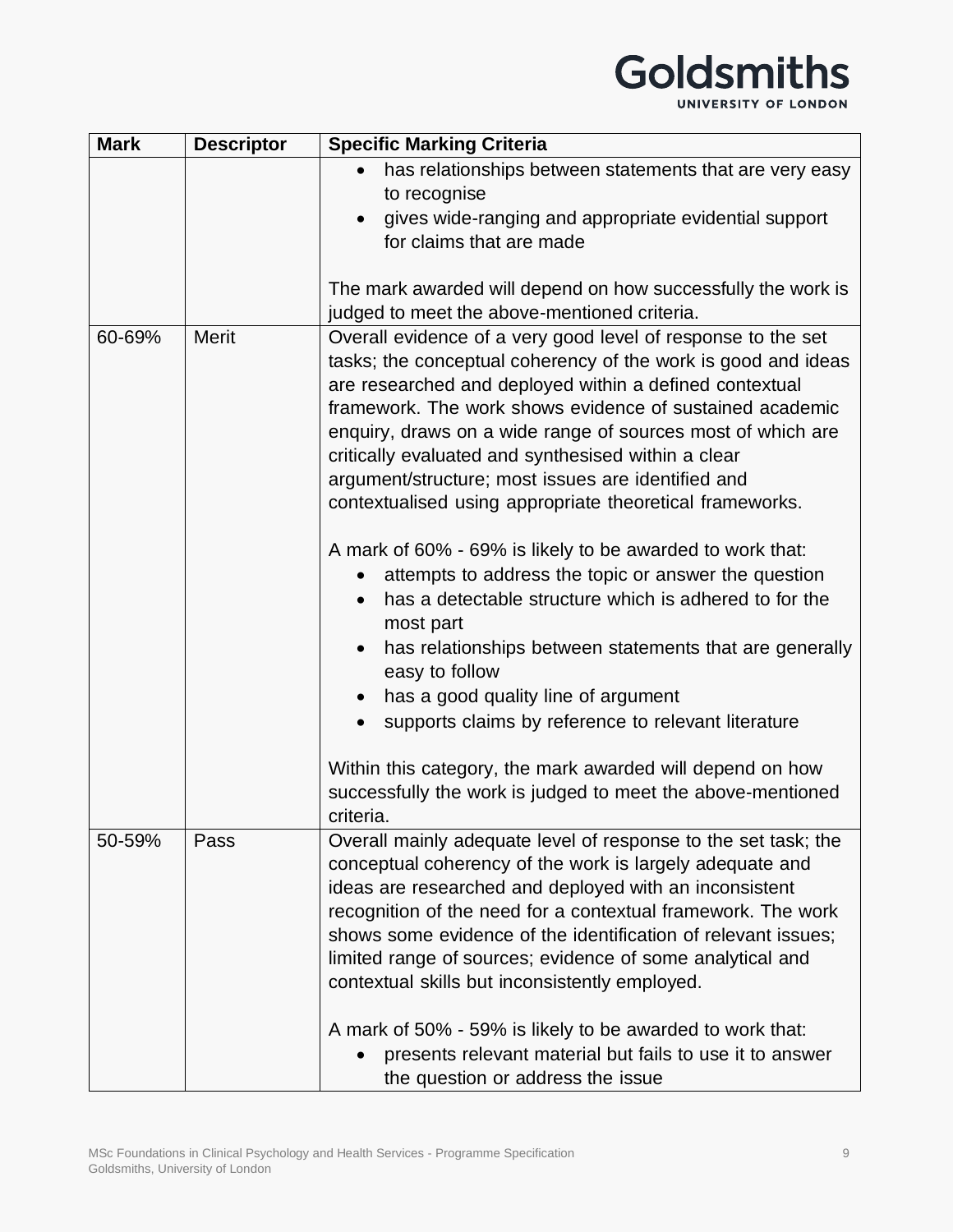## Goldsmiths UNIVERSITY OF LONDON

| <b>Mark</b> | <b>Descriptor</b> | <b>Specific Marking Criteria</b>                                                                                                                                                                                                                                                                                                                                                                                                                                                                                                                                                                                                                                                                                                                                                                                                                                                                                                                         |
|-------------|-------------------|----------------------------------------------------------------------------------------------------------------------------------------------------------------------------------------------------------------------------------------------------------------------------------------------------------------------------------------------------------------------------------------------------------------------------------------------------------------------------------------------------------------------------------------------------------------------------------------------------------------------------------------------------------------------------------------------------------------------------------------------------------------------------------------------------------------------------------------------------------------------------------------------------------------------------------------------------------|
|             |                   | has a structure, but one that is rather loose and<br>unannounced                                                                                                                                                                                                                                                                                                                                                                                                                                                                                                                                                                                                                                                                                                                                                                                                                                                                                         |
|             |                   | has relationships between statements that are<br>$\bullet$<br>sometimes hard to follow                                                                                                                                                                                                                                                                                                                                                                                                                                                                                                                                                                                                                                                                                                                                                                                                                                                                   |
|             |                   | has a fair quality line of argument (information drives<br>argument, rather than other way round)                                                                                                                                                                                                                                                                                                                                                                                                                                                                                                                                                                                                                                                                                                                                                                                                                                                        |
|             |                   | tends to make claims without sufficient supporting<br>evidence                                                                                                                                                                                                                                                                                                                                                                                                                                                                                                                                                                                                                                                                                                                                                                                                                                                                                           |
|             |                   | Within this category, the mark awarded will depend on the<br>extent to which the work is judged to meet the above-<br>mentioned criteria.                                                                                                                                                                                                                                                                                                                                                                                                                                                                                                                                                                                                                                                                                                                                                                                                                |
| 30-49%      | Fail              | Overall the work may not be without merit but not Masters<br>standard. The concepts in question are realised<br>inappropriately or under-developed. The work shows little<br>evidence of the identification of relevant issues; limited and<br>inadequate range of sources; little evidence of analytical and<br>contextual skills, inconsistently employed.<br>A mark of 30-49% is likely to be awarded to work that:<br>fails to adequately address the topic or to answer the<br>$\bullet$<br>question, either by reproducing material that is only<br>partly relevant, or by inaccurately reproducing material<br>that is relevant, or by reproducing only a very small<br>amount of relevant material.<br>lacks a clear structure or framework<br>has relationships between statements that are often<br>difficult to recognise<br>has a poor quality line of argument<br>makes poor use of evidence to support most of the<br>claims that are made |
|             |                   | The mark awarded will depend on the extent to which the work<br>is judged to meet the above-mentioned criteria.                                                                                                                                                                                                                                                                                                                                                                                                                                                                                                                                                                                                                                                                                                                                                                                                                                          |
| 10-29%      | <b>Bad fail</b>   | Overall inadequate level of response to the set task; the work<br>does not utilise a sufficient range of processes and materials;<br>level of response is not always appropriate or consistent. The<br>range of sources in the work is very limited, there is little<br>interpretation or analysis and it lacks breadth or awareness of<br>a contextual framework.                                                                                                                                                                                                                                                                                                                                                                                                                                                                                                                                                                                       |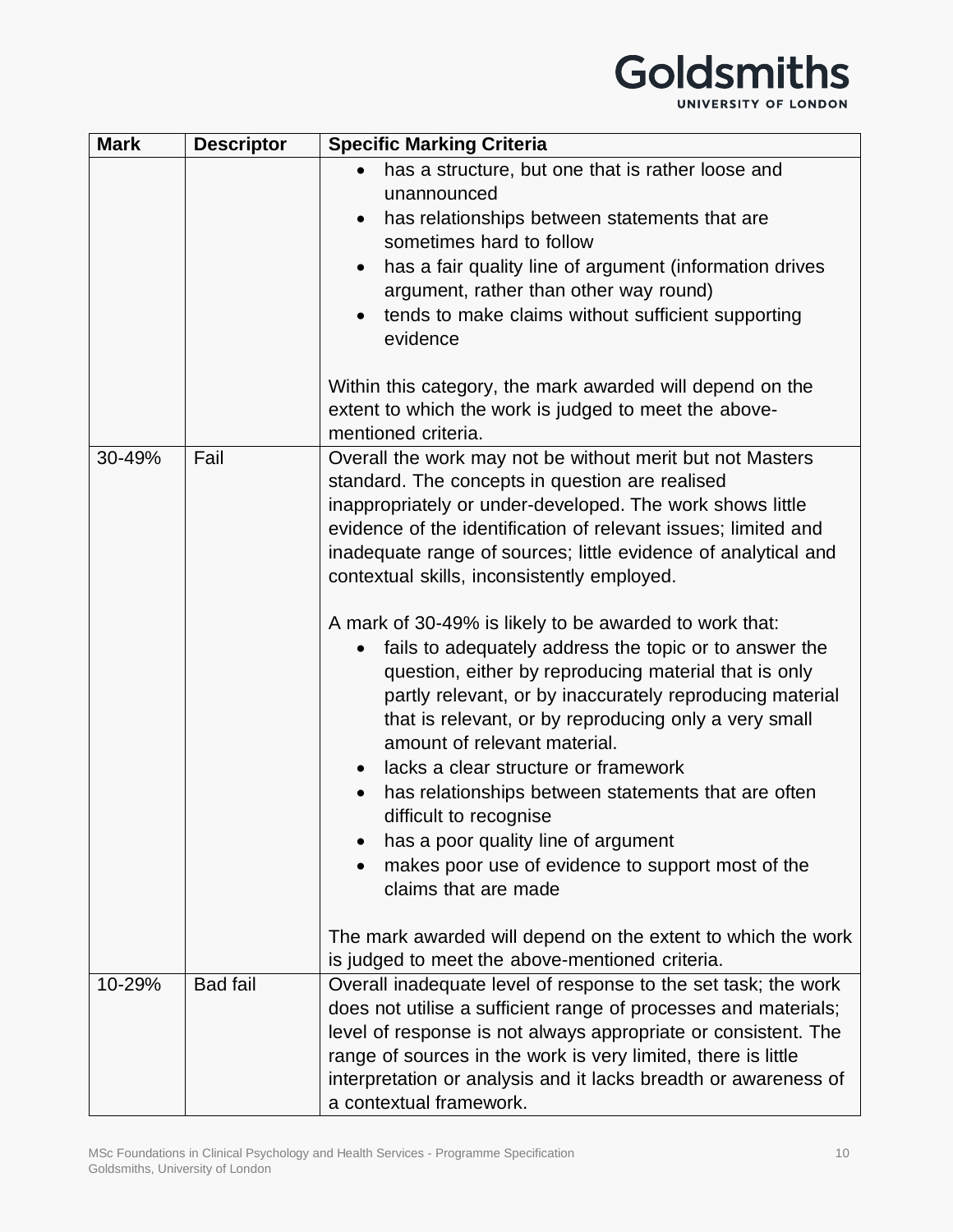|  |  |  |  |  |  |  |  |  |  |  |  | UNIVERSITY OF LONDON |  |  |  |  |  |  |  |  |  |
|--|--|--|--|--|--|--|--|--|--|--|--|----------------------|--|--|--|--|--|--|--|--|--|
|--|--|--|--|--|--|--|--|--|--|--|--|----------------------|--|--|--|--|--|--|--|--|--|

| <b>Mark</b> | <b>Descriptor</b> | <b>Specific Marking Criteria</b>                                                                                                                                                                                                                                                                                                                                                                                                                                                                                |
|-------------|-------------------|-----------------------------------------------------------------------------------------------------------------------------------------------------------------------------------------------------------------------------------------------------------------------------------------------------------------------------------------------------------------------------------------------------------------------------------------------------------------------------------------------------------------|
|             |                   | A mark close to 30% might be awarded to an answer that<br>contains some indication that the student can recall something<br>relevant to the question. 20% might be awarded to an answer<br>that contains something that shows that the student has<br>attended the relevant lecture module, even if there is little in<br>the answer that is of direct relevance to the question. A 10%<br>answer contains no evidence that the student knows anything<br>from the literature that is relevant to the question. |
| $1 - 9%$    | Very bad fail     | A submission that does not even attempt to address the<br>specified learning outcomes.                                                                                                                                                                                                                                                                                                                                                                                                                          |
| 0%          | Non.              | A categorical mark representing either the failure to submit an                                                                                                                                                                                                                                                                                                                                                                                                                                                 |
|             | submission or     | assessment or a mark assigned for a plagiarised assessment.                                                                                                                                                                                                                                                                                                                                                                                                                                                     |
|             | plagiarised       |                                                                                                                                                                                                                                                                                                                                                                                                                                                                                                                 |

#### **How the programme is structured**

The programme structure is based on the Goldsmiths Credit Accumulation Transfer Scheme (CATS), in which the whole MSc Programme is equivalent to 180 CATS. The programme is comprised of two pathways: an Applied Clinical Psychology pathway, and a Research in Clinical Psychology pathway. All students on both pathways will complete a set of compulsory modules that comprise 135 credits in total. For the remaining 45 credits, students on the two pathways will complete a different set of modules. Please note that your choice of pathway will not affect the title of the degree that you will receive; it simply governs the choice of modules for those 45 credits.

In addition to the taught modules listed below, you will be encouraged to attend the Psychology Department Invited Speaker Series, and any other relevant Postgraduate seminars and career talks. The following provides a breakdown of CATS across the two pathways on this MSc:

#### **Applied Clinical Psychology**

| <b>Module Title</b>             | <b>Module Code</b> | <b>Credits</b> | Level | <b>Module Status</b> | <b>Term</b> |
|---------------------------------|--------------------|----------------|-------|----------------------|-------------|
| Understanding and Treating      | <b>PS71048D</b>    | 30             |       | Compulsory           | $1 - 2$     |
| <b>Psychological Disorders</b>  |                    |                |       |                      |             |
| Professional Issues in          | <b>PS71071B</b>    | 15             |       | Compulsory           | 2           |
| <b>Psychological Practice</b>   |                    |                |       |                      |             |
| <b>Multivariate Statistical</b> | <b>PS71020E</b>    | 15             |       | Compulsory           |             |
| <b>Methods</b>                  |                    |                |       |                      |             |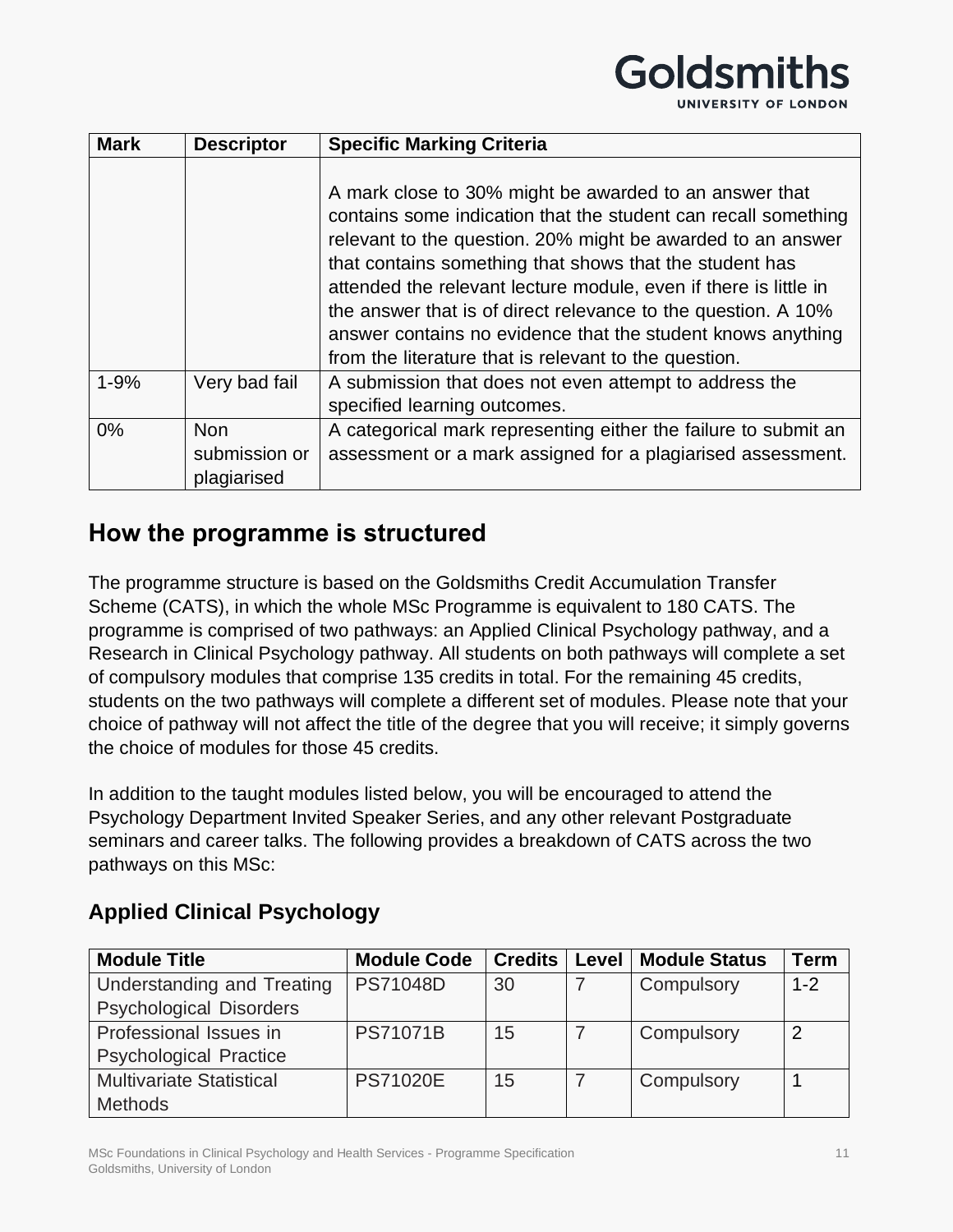

UNIVERSITY OF LONDON

| <b>Module Title</b>               | <b>Module Code</b> | <b>Credits</b> | Level | <b>Module Status</b> | Term    |
|-----------------------------------|--------------------|----------------|-------|----------------------|---------|
| Research Design and               | <b>PS71054D</b>    | 15             |       | Compulsory           | tbc     |
| Analysis                          |                    |                |       |                      |         |
| <b>Research Project (Clinical</b> | PS71051C           | 60             |       | Compulsory           | $1 - 3$ |
| Practice)                         |                    |                |       |                      |         |
| <b>Professional Practice</b>      | <b>PS71080A</b>    | 45             |       | Compulsory           | 1,2,3   |

#### **Research in Clinical Psychology**

| <b>Module Title</b>               | <b>Module Code</b> | <b>Credits</b> | Level          | <b>Module Status</b> | <b>Term</b>    |
|-----------------------------------|--------------------|----------------|----------------|----------------------|----------------|
| Understanding and Treating        | <b>PS71048D</b>    | 30             | $\overline{7}$ | Compulsory           | $1 - 2$        |
| <b>Psychological Disorders</b>    |                    |                |                |                      |                |
| Professional Issues in            | <b>PS71071B</b>    | 15             | $\overline{7}$ | Compulsory           | $\overline{2}$ |
| <b>Psychological Practice</b>     |                    |                |                |                      |                |
| <b>Multivariate Statistical</b>   | <b>PS71020D</b>    | 15             | $\overline{7}$ | Compulsory           | 1              |
| <b>Methods</b>                    |                    |                |                |                      |                |
| Research Design and               | <b>PS71054D</b>    | 15             | $\overline{7}$ | Compulsory           | tbc            |
| Analysis                          |                    |                |                |                      |                |
| <b>Research Project (Clinical</b> | <b>PS71051C</b>    | 60             | $\overline{7}$ | Compulsory           | $1 - 3$        |
| Practice)                         |                    |                |                |                      |                |
| <b>Advanced Quantitative</b>      | <b>PS71082A</b>    | 15             | $\overline{7}$ | Optional             | $\overline{2}$ |
| <b>Methods</b>                    |                    |                |                |                      |                |
| <b>Statistical Data Analysis</b>  | <b>PS71083A</b>    | 15             | $\overline{7}$ | Optional             | $\overline{2}$ |
| Project                           |                    |                |                |                      |                |
| Applied Research Design in        | <b>PS71084A</b>    | 15             | $\overline{7}$ | Optional             | $\overline{2}$ |
| <b>Clinical Psychology</b>        |                    |                |                |                      |                |

## **Academic support**

Support for learning and wellbeing is provided in a number of ways by departments and College support services who work collaboratively to ensure students get the right help to reach their best potential both academically and personally.

All students are allocated a Personal Tutor (one in each department for joint programmes) who has overall responsibility for their individual progress and welfare. Personal Tutors meet with their student at least twice a year either face-to-face, as part of a group and/or electronically. The first meeting normally takes place within the first few weeks of the autumn term. Personal Tutors are also available to students throughout the year of study. These meetings aim to discuss progress on modules, discussion of the academic discipline and reports from previous years if available (for continuing students). This provides an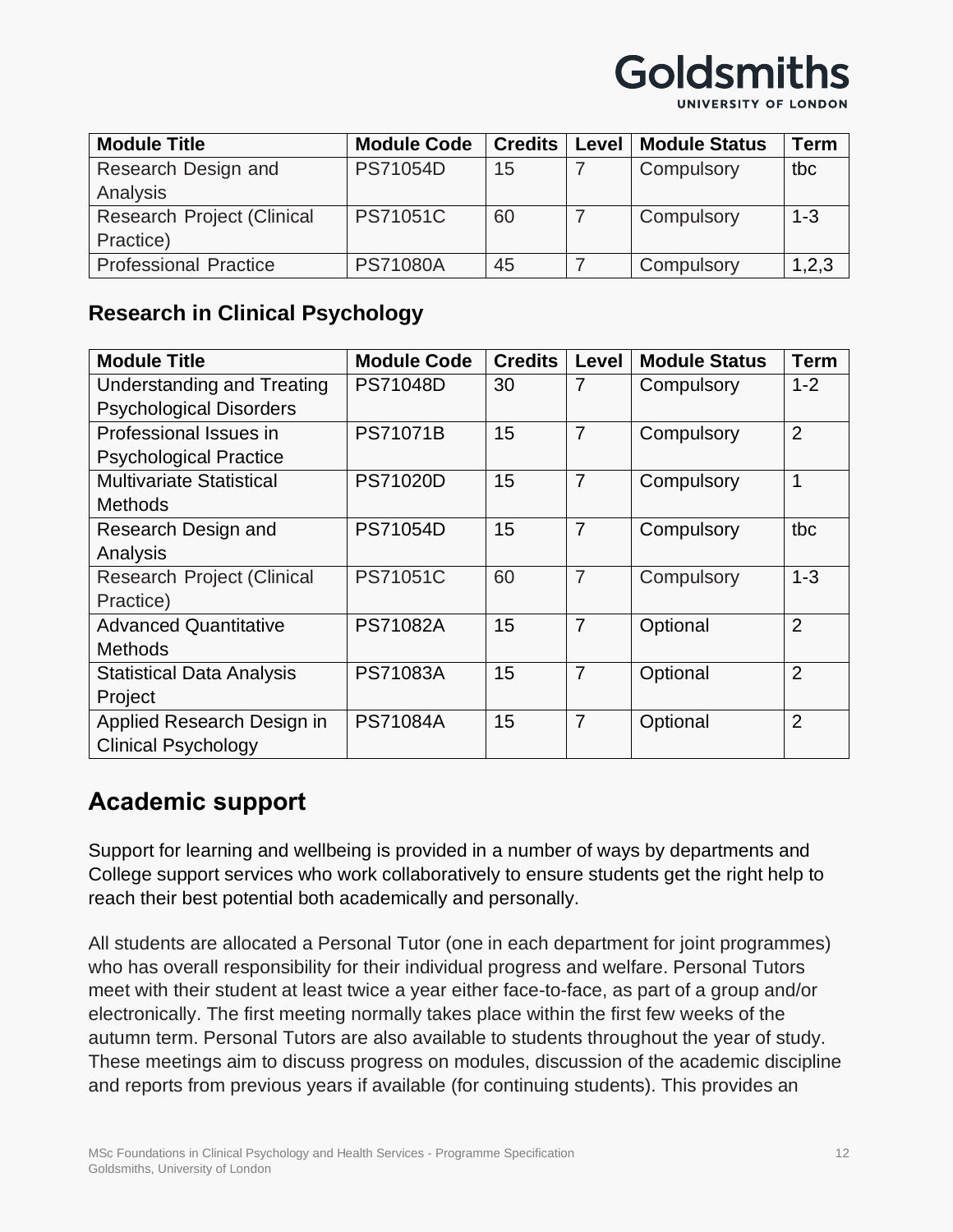## **Goldsmiths** UNIVERSITY OF LONDON

opportunity for progress, attendance and assessment marks to be reviewed and an informed discussion to take place about how to strengthen individual learning and success.

All students are also allocated a Senior Tutor to enable them to speak to an experienced academic member of staff about any issues which are negatively impacting their academic study and which are beyond the normal scope of issues handled by Programme Convenors and Personal Tutors.

Students are provided with information about learning resources, the [Library](https://www.gold.ac.uk/library/) and information available on [Learn.gold \(VLE\)](https://learn.gold.ac.uk/) so that they have access to department/ programme handbooks, programme information and support related information and guidance.

Taught sessions and lectures provide overviews of themes, which students are encouraged to complement with intensive reading for presentation and discussion with peers at seminars. Assessments build on lectures and seminars so students are expected to attend all taught sessions to build knowledge and their own understanding of their chosen discipline.

All assessed work is accompanied by some form of feedback to ensure that students' work is on the right track. It may come in a variety of forms ranging from written comments on a marked essay to oral and written feedback on developing projects and practice as they attend workshops*.*

Students may be referred to specialist student services by department staff or they may access support services independently. Information about support services is provided on the [Goldsmiths website](https://www.gold.ac.uk/students/) and for new students through new starter information and induction/Welcome Week. Any support recommendations that are made are agreed with the student and communicated to the department so that adjustments to learning and teaching are able to be implemented at a department level and students can be reassured that arrangements are in place. Opportunities are provided for students to review their support arrangements should their circumstances change. The [Disability](https://www.gold.ac.uk/students/disability-support/) and [Wellbeing](https://www.gold.ac.uk/students/wellbeing/) Services maintain caseloads of students and provide on-going support.

The [Careers Service](https://www.gold.ac.uk/careers/) provides central support for skills enhancement, running [The Gold](https://www.gold.ac.uk/students/gold-award/)  [Award](https://www.gold.ac.uk/students/gold-award/) scheme and other co-curricular activities that are accredited via the Higher Education Achievement Report [\(HEAR\)](https://www.gold.ac.uk/hear/).

The [Academic Skills Centre](https://www.gold.ac.uk/asc/) works with academic departments offering bespoke academic literacy sessions. It also provides a programme of academic skills workshops and one-toone provision for students throughout the year.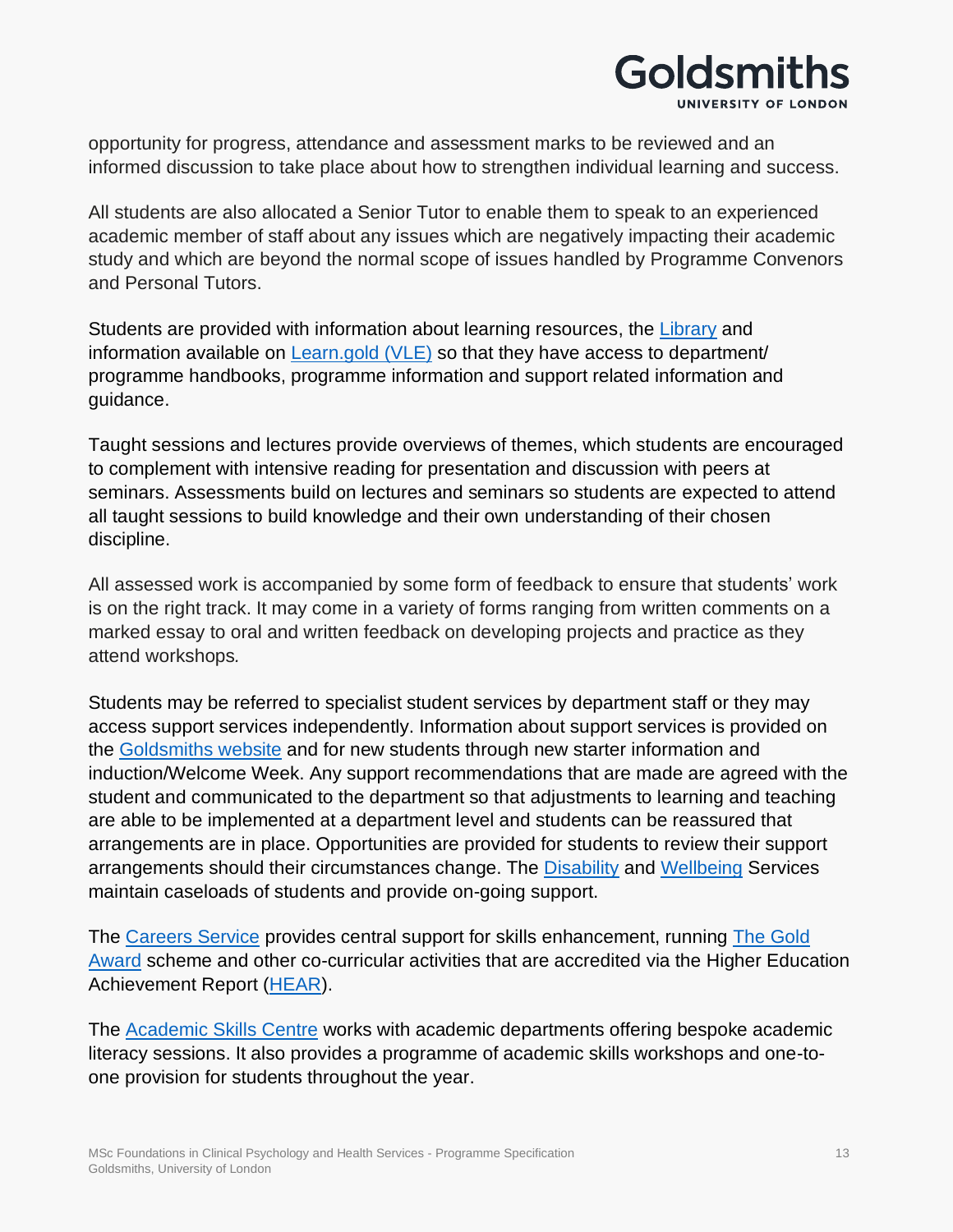

## **Links with employers, placement opportunities and career prospects**

The programme is designed to provide a foundation for graduates who are interested in further developing the academic skills and experience needed to apply for UK Clinical Doctorate programs. It will also help develop skills and knowledge for those who seek to develop careers in the NHS and with private healthcare providers more generally, including careers in various allied health fields and NHS management. Lastly, the programme is designed to facilitate career progression for those already working in the health sector, by developing new academic skills and experience, particularly in relation to research design and analysis.

Local NHS, voluntary sector and private health providers offer a range of informal placements to our students, providing unique opportunities to gain valuable academic clinical and research experience through volunteer or paid positions. These are advertised as they become available and usually last for 3-6 months over 2 or 3 days a week. Teaching staff are available to help you with the placement application process and to support you in the placements you obtain either through college or independently. Students on the Applied Clinical Psychology pathway will complete a 35 day work placement as part of the Professional Practice module.

### **The requirements of a Goldsmiths degree**

All taught postgraduate degrees have a minimum total value of 180 credits and involve one calendar year of full-time study. Some programmes may extend over more than one calendar year and, when this is the case, they have a higher total credit value. Programmes are composed of individual modules, each of which has its own credit value. Part-time students normally take modules to the value of 90 credits each year. If a programme has a part-time pathway, the structure will be set out in the section "How the programme is structured" above. Normally, all modules are at level 7 of the Framework for Higher Education Qualifications.

More detailed information about the structure and requirements of a Goldsmiths degree is provided in the [Goldsmiths Qualifications and Credit Framework.](https://www.gold.ac.uk/media/docs/gam/Qualifications-and-Credit-Framework.pdf)

#### **Modules**

Modules are defined as:

- "Optional" which can be chosen from a group of modules
- "Compulsory" which must be taken as part of the degree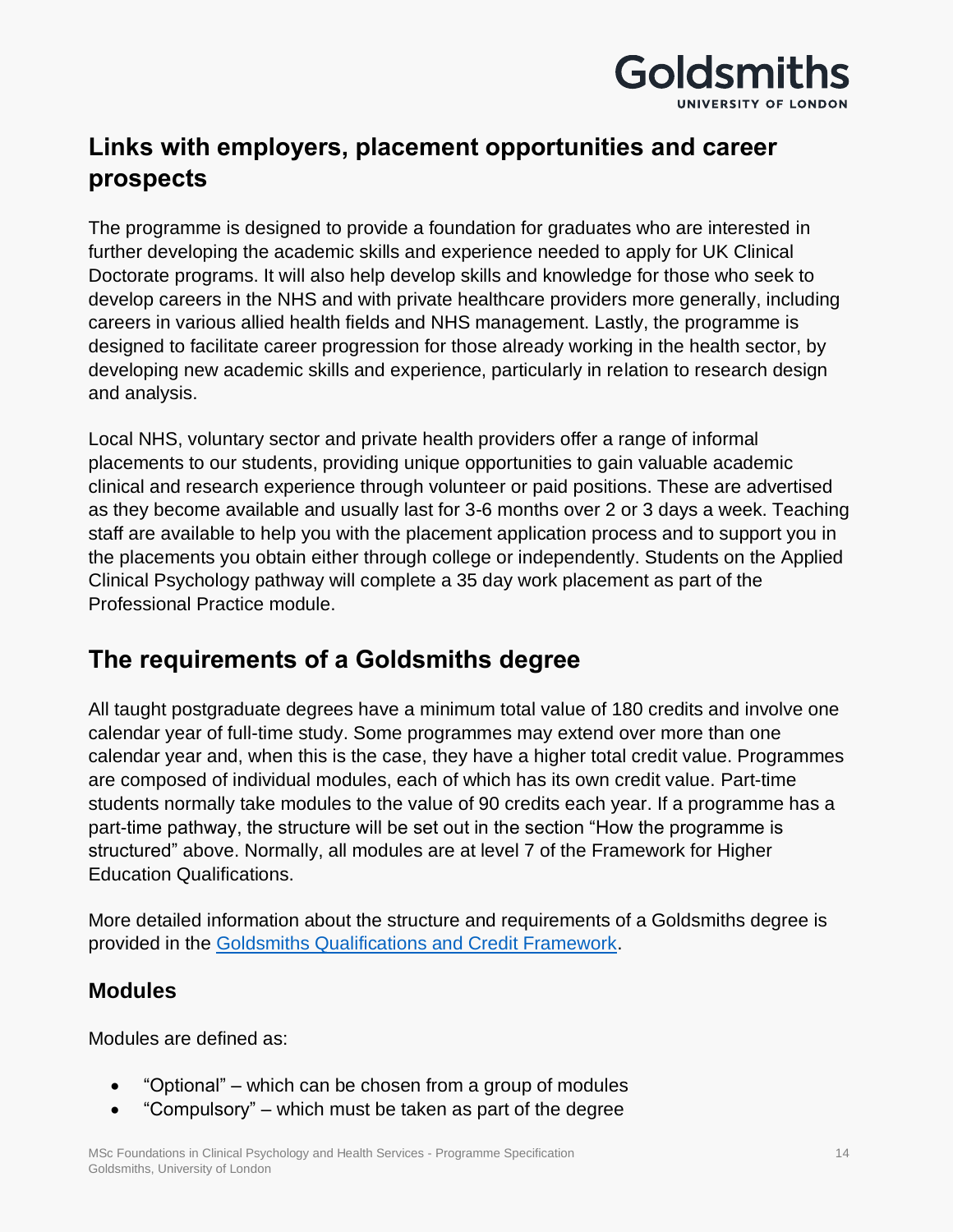

#### **Progression**

Some programmes may require students to pass specific modules prior to completion of the dissertation/major project (or equivalent). Additionally, where a programme of study extends beyond one calendar year, students may be required to pass specific modules in their first year of study before progressing to the second year. Where this is the case, these requirements will be set out in this Programme Specification.

#### **Award of the degree**

In order to graduate, students must successfully complete all modules specified for the programme, as set out within the section "How the programme is structured" above.

#### **Classification**

Final degree classification is calculated on the basis of a student's mean average mark (based on credit value) across all modules on the programme.

Masters degrees are awarded with the following classifications:

Distinction – 70%+ Merit – 60-69% Pass – 50-59%

More detail on the [calculation of the final classification](https://www.gold.ac.uk/media/docs/gam/Progression-and-Award-for-Students-on-Taught-Programmes.pdf) is on our website.

#### **Interim exit awards**

Some programmes incorporate interim exit points of Postgraduate Certificate and/or Postgraduate Diploma, which may be awarded on the successful completion of modules to the minimum value of 60 credits or 120 credits respectively. The awards are made without classification.

When these awards are incorporated within the programme, the relevant learning outcomes and module requirements will be set out within the "What you will be expected to achieve" section above.

The above information is intended as a guide, with more detailed information available in the [Goldsmiths Academic Manual.](https://www.gold.ac.uk/gam/)